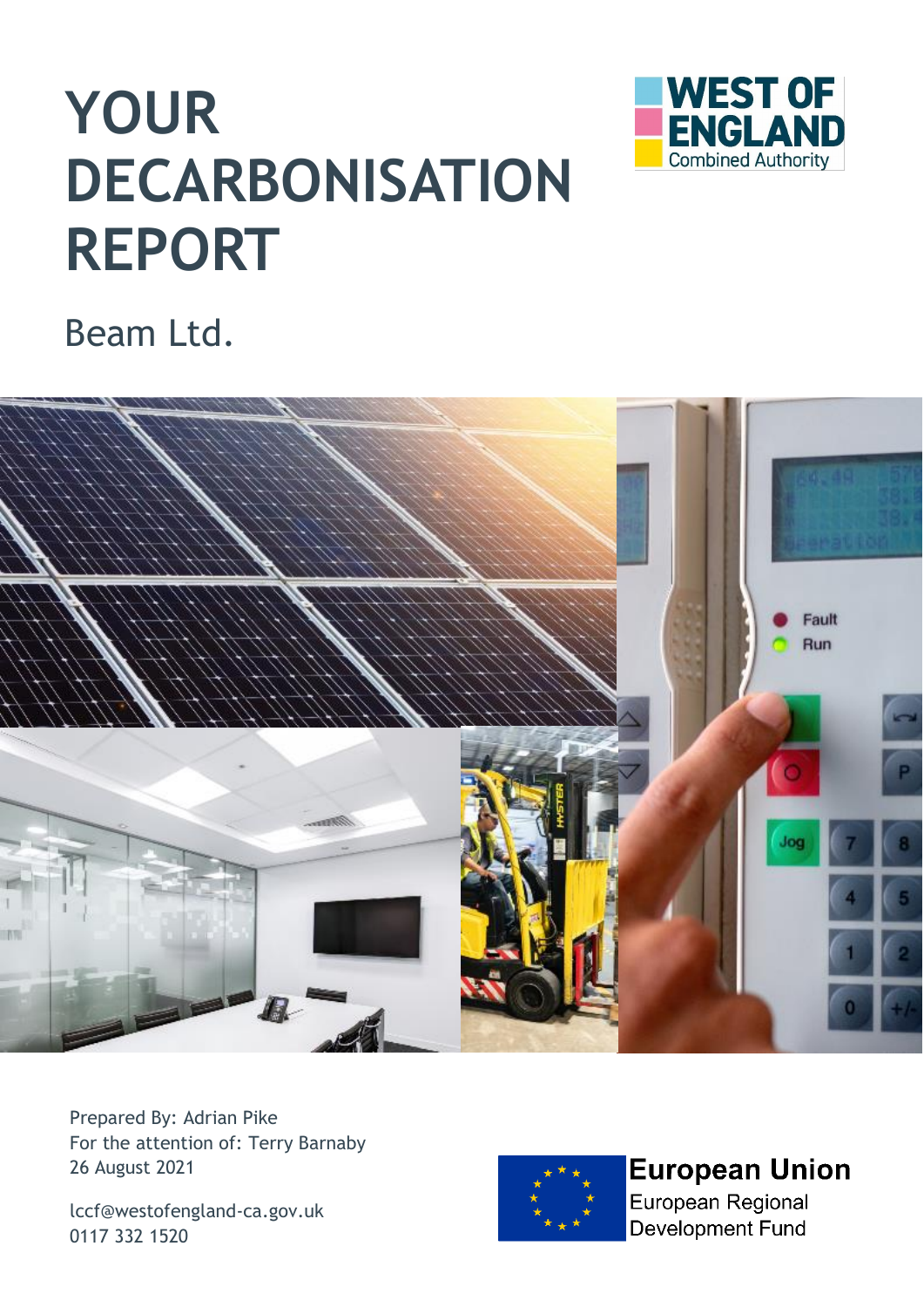



## BACKGROUND

This free report has been produced by the West of England Combined Authority as part of the West of England Green Business Grant scheme, which is funded by the [European Regional Development Fund](https://www.gov.uk/government/publications/draft-european-regional-development-fund-operational-programme-2014-to-2020)  [\(ERDF\)](https://www.gov.uk/government/publications/draft-european-regional-development-fund-operational-programme-2014-to-2020) and the [West of England Recovery Fund.](https://www.westofengland-ca.gov.uk/west-of-england-regional-recovery-taskforce-our-recovery-plan/) Following a survey of your business on 22<sup>nd</sup> July 2021, this report estimates your current carbon emissions and identifies steps you could take to decarbonise.

We have used information gained during the survey, as part of your Organisation Application and any subsequent information requests to produce this report. If further investigation or historical information is required then this is highlighted as appropriate. The improvements that make the most impact are shown first; however, we do not recommend any particular options, nor do we guarantee that measures will achieve the savings calculated and stated in this report.

Carbon emissions are calculated using the UK Government [greenhouse gas reporting conversion factors](https://www.gov.uk/government/publications/greenhouse-gas-reporting-conversion-factors-2017)  [2017](https://www.gov.uk/government/publications/greenhouse-gas-reporting-conversion-factors-2017) for CO<sub>2</sub> equivalent (CO<sub>2</sub>e), and include both direct (scope 1 and 2) and indirect (scope 3) emissions relating to the production and consumption of energy in the UK. Energy costs are calculated using the UK Government [energy and emissions projections 2018,](https://www.gov.uk/government/publications/updated-energy-and-emissions-projections-2018) using 2020 retail prices. This report does not set out the planning consent or building regulations that may be required for these works.

If you would like any further information or clarification please feel free to contact the West of England Combined Authority on 0117 332 1520 or email [LCCF@westofengland-ca.gov.uk.](mailto:LCCF@westofengland-ca.gov.uk)

**Why are Decarbonisation, Energy Efficiency and Resource Efficiency Important?**



The West of England Combined Authority declared a climate emergency in July 2019, alongside our local authority partners. We have

committed to carbon neutrality by 2030, contributing towards maintaining global warming at less than 1.5°C above pre-industrial levels.



Commercial electricity costs are forecast to increase by 14% over the next 15 years, therefore improving energy efficiency and investing in onsite

renewable generation could reduce the impact of rising energy bills on your business overheads and bottom line.



The water industry accounts for 1% of total UK greenhouse gas emissions. Using and wasting

less hot and cold water through more efficient fittings can cut emissions, decarbonise the economy and support the creation of new technologies.



We are ambitious in supporting a green recovery from COVID-19, building on the positive behaviour changes brought

about by the pandemic to help businesses to transition to low carbon approaches, as well as create new businesses and jobs.



The low carbon economy is predicted to grow by 11% per year up to 2030, creating around one million jobs

nationally. This could represent 35,000 new jobs in the West of England by 2030, and 65,000 by 2050.

Approximately 80% of environmental impacts are determined at the design stage of a new product. By viewing waste as a design flaw and opting for

circular practices we could significantly reduce waste and waste processing, and avoid the sourcing of unused, raw materials.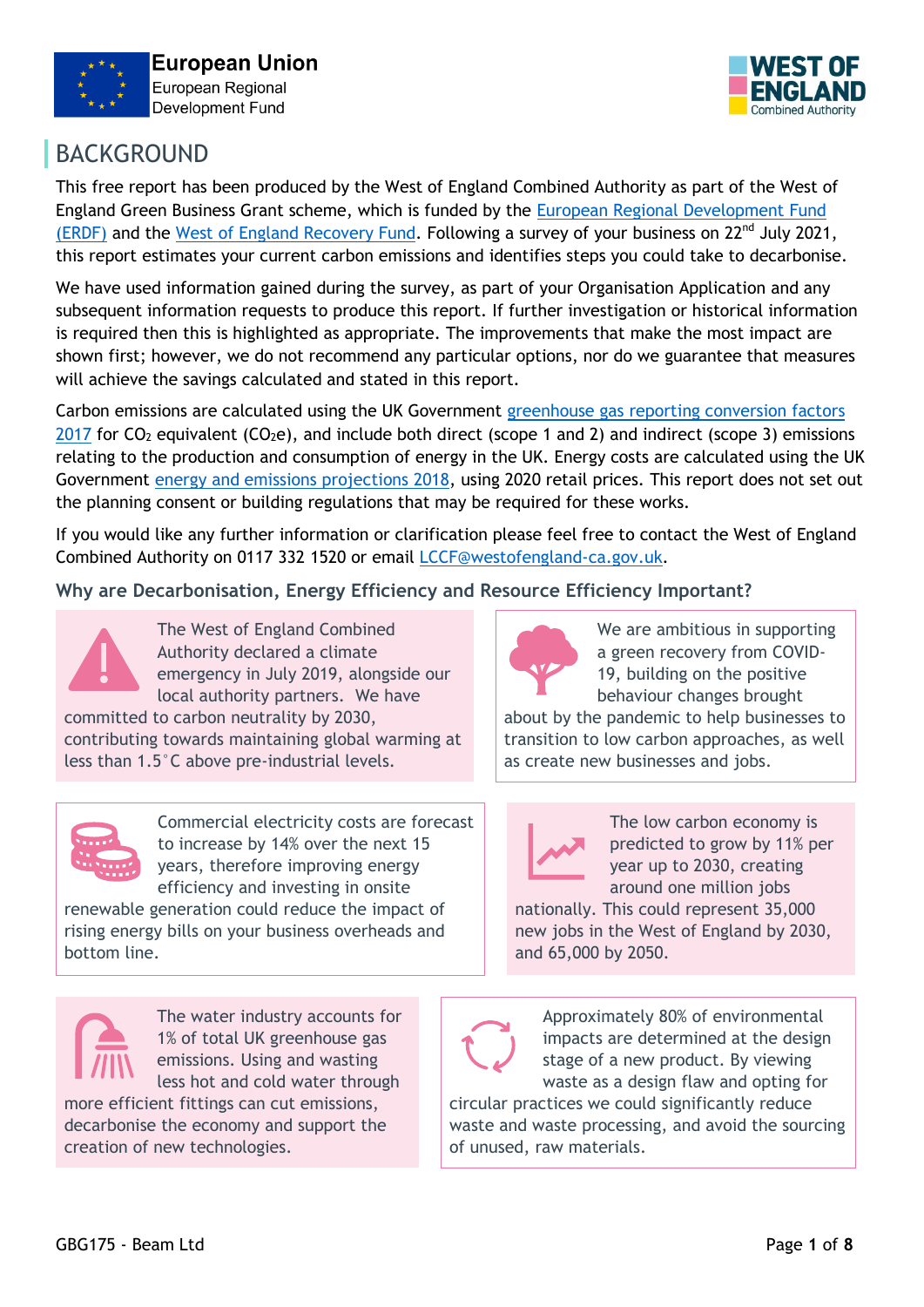



## ABOUT YOUR BUSINESS

#### **Northavon Business Centre, Dean Road, Yate, South Gloucestershire, BS37 5NH**

Based in Yate, your business is an electronics and software engineering company, designing bespoke electronics and software for various clients in the UK and overseas. Your business occupies the upper floor of your premises and you sub-let the rooms on the ground floor to two other businesses.

Your premises were built in the 1970s and consist of cavity walls with bricks on the outside and thermalite blocks on the inside. A dormer was also added to your unit during the 1970s. The pitched roof has corrugated metal sheeting with 75mm rockwool insulation, and the windows (installed in 1975) are a mix of single glazed and double glazed with softwood frames.

Heating is provided by night storage heaters and electric oil filled heaters and there is a hot water boiler in the kitchen on a timer. You use natural ventilation i.e. open windows and fans, but upstairs it can overheat in the summer, and the building struggles to maintain warmth in the winter.

Lighting is mainly provided by fluorescent tubes, but there are also some LED light fittings.

Your IT equipment includes 3 servers, 5 routers, 4 computers with double monitors, oscilloscopes, signal generator and a high voltage measurement system.

You generate little waste and there are recycling boxes on site for paper, cardboard and plastic.

You have 3 members of staff who commute to work by car or bicycle.



*Beam Ltd., Northavon Business Centre, Dean Road, Yate, BS37 5NH (Google Street View)*

#### **Your Recent Decarbonisation Activities**

- You have invested in low energy servers.
- You have some energy efficient LED lighting.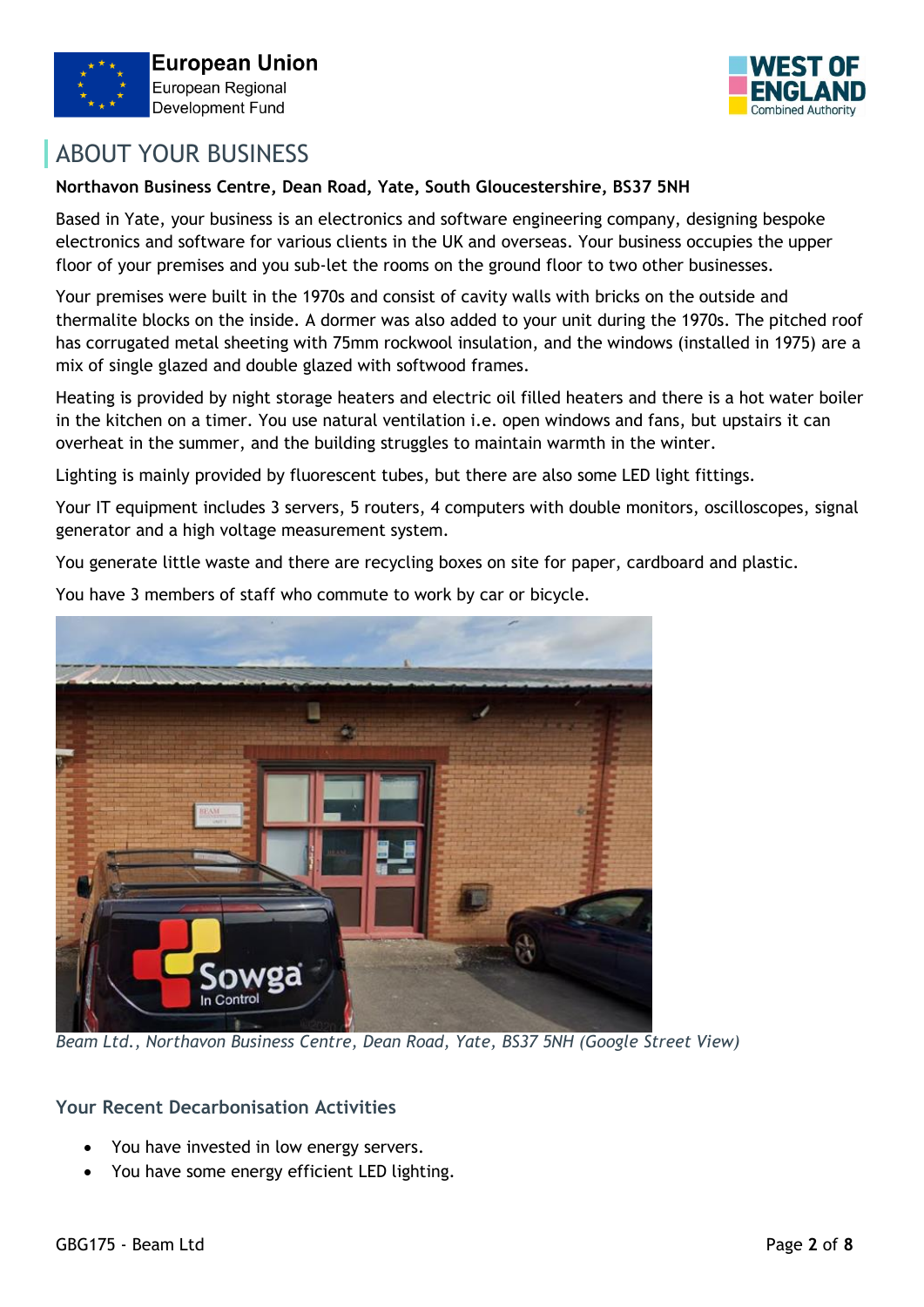



## DECARBONISATION STEPS TO SUCCESS

| STEP 1<br><b>MONITOR</b>            | You can only manage what you measure, so keeping an eye on your utility bills is a good<br>way to start your journey to decarbonisation. If you notice any increases or decreases in<br>utility consumption or waste generation, take a moment to consider what might have<br>caused it. It could be justified, or it could require further investigation and action. |  |  |  |  |
|-------------------------------------|-----------------------------------------------------------------------------------------------------------------------------------------------------------------------------------------------------------------------------------------------------------------------------------------------------------------------------------------------------------------------|--|--|--|--|
|                                     |                                                                                                                                                                                                                                                                                                                                                                       |  |  |  |  |
| STEP <sub>2</sub><br><b>REDUCE</b>  | Often the most cost-effective way of reducing carbon emissions is to cut down your<br>consumption through energy and water efficiency improvements, reviewing business<br>processes and manufacturing practices, and encouraging changes in staff behaviour.                                                                                                          |  |  |  |  |
|                                     |                                                                                                                                                                                                                                                                                                                                                                       |  |  |  |  |
| STEP <sub>3</sub><br><b>REPLACE</b> | If you can't do any more to reduce your consumption, you could identify where you can<br>switch from unsustainable products to sustainable equivalents. This includes installing<br>renewable energy generation on site, switching to sustainable transport options and<br>sourcing recycled and more environmentally friendly materials.                             |  |  |  |  |
|                                     |                                                                                                                                                                                                                                                                                                                                                                       |  |  |  |  |
| STEP <sub>4</sub><br><b>OFFSET</b>  | If you believe you've exhausted all other avenues, you could offset your emissions<br>through external means such as tree planting programmes. Some energy suppliers offer<br>specific tariffs that include carbon emission offset costs.                                                                                                                             |  |  |  |  |

## YOUR ANNUAL CARBON EMISSIONS

The table below summarises your annual utility consumption and associated carbon emissions. This is based on information that you provided before the site visit, which has been extrapolated to provide an estimate of annual consumption, carbon emissions and cost. The site is served by electricity only:

| Utility                    | <b>Annual Consumption</b> | <b>Annual CO<sub>2</sub>e Emissions</b> | <b>Annual Cost</b> |
|----------------------------|---------------------------|-----------------------------------------|--------------------|
| <b>Electricity - Day</b>   | 5,007 kWh                 | 2.2 tCO <sub>2</sub> e                  | £696               |
| <b>Electricity - Night</b> | 4,876 kWh                 | 2.2 tCO <sub>2</sub> e                  | £678               |
| <b>Total</b>               | 9,883 kWh                 | 4.4 tCO <sub>2</sub> e                  | £1,374             |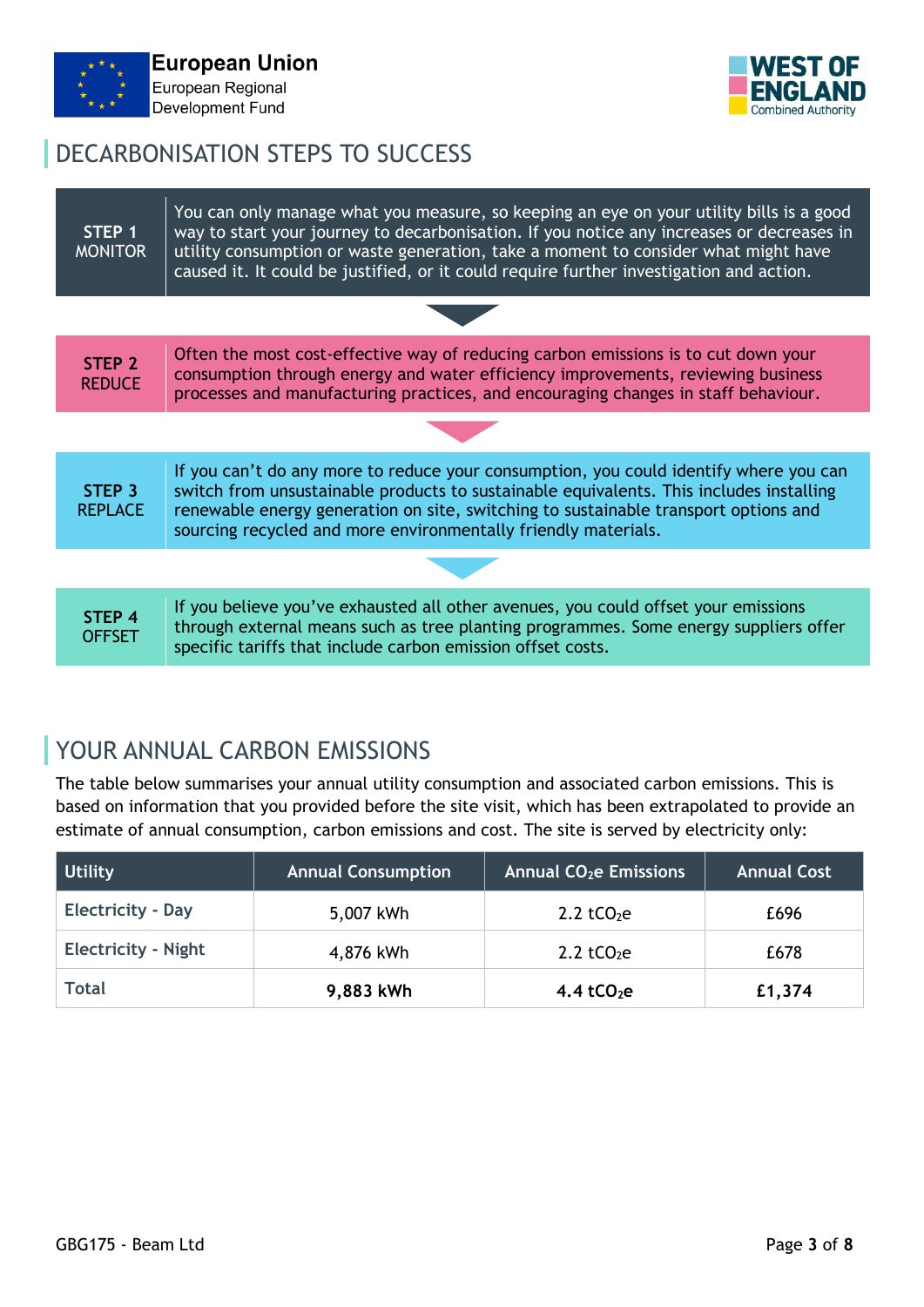



## YOUR CARBON REDUCTION OPTIONS

Based on our survey and the information you have provided, we have identified the following potential ways in which you could save energy and carbon in your business, which are sorted in order of the greatest carbon impact:

| Recommendation |                                            | <b>Estimated Annual</b><br><b>Consumption Saving</b> | <b>Estimated Annual</b><br>CO <sub>2</sub> e Saving | <b>Estimated Annual</b><br><b>Cost Saving</b> |
|----------------|--------------------------------------------|------------------------------------------------------|-----------------------------------------------------|-----------------------------------------------|
|                | <b>Solar Photovoltaic</b><br><b>Panels</b> | 8,540 kWh (86%)                                      | $3.8$ tCO <sub>2</sub> e                            | £1,187                                        |
|                | Air to Air Heat Pump                       | 3,294 kWh (33%)                                      | $1.5$ tCO <sub>2</sub> e                            | £458                                          |
|                | <b>LED Lighting</b>                        | 2,176 kWh (22%)                                      | $1.0$ tCO <sub>2</sub> e                            | £302                                          |
|                | <b>Ceiling Insulation</b>                  | 1,477 kWh (15%)                                      | $0.7$ tCO <sub>2</sub> e                            | £205                                          |
|                | <b>Double Glazing</b>                      | 660 kWh (7%)                                         | $0.3$ tCO <sub>2</sub> e                            | £92                                           |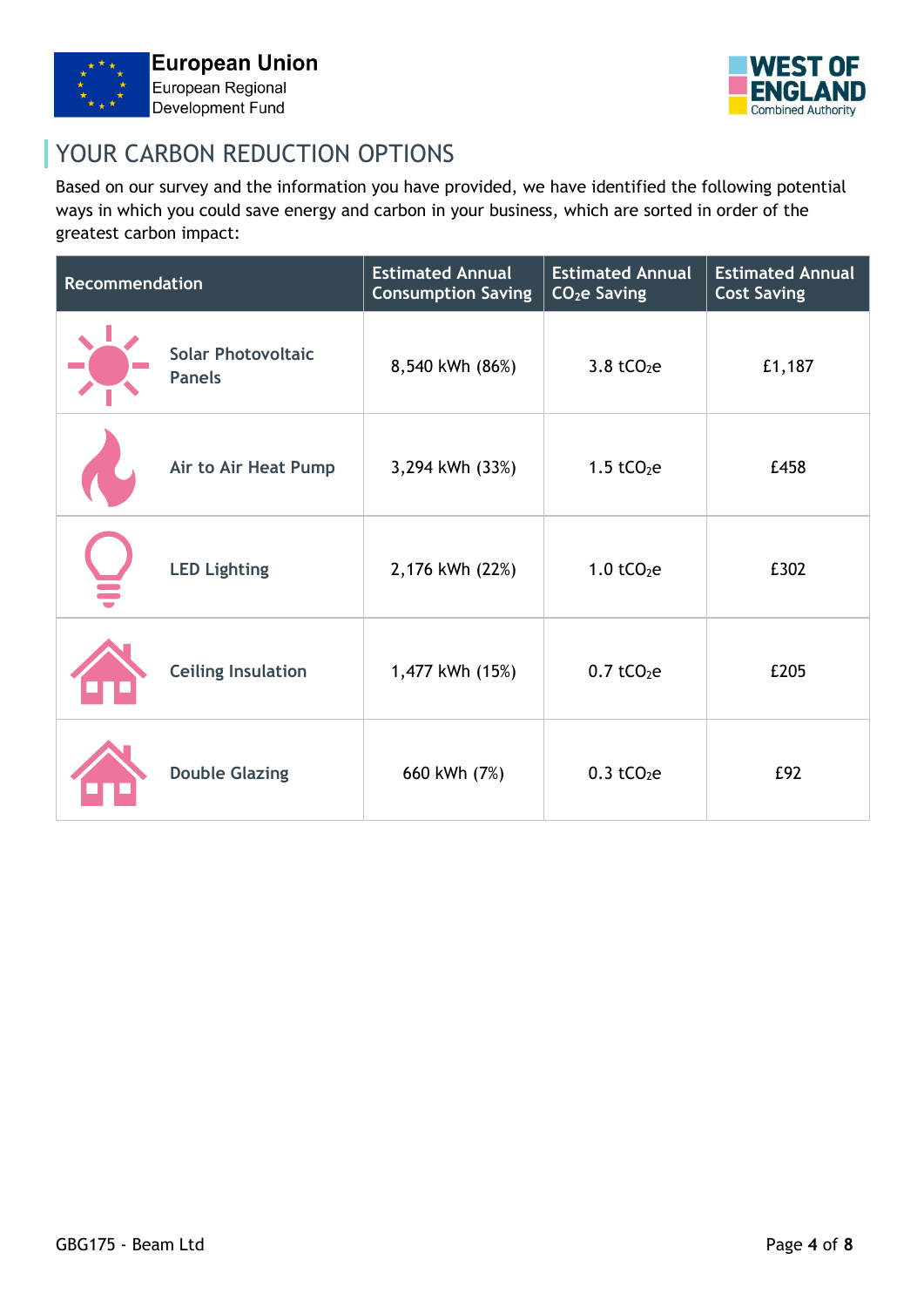



### **Solar Photovoltaic Panels**

During the survey we identified that the roof of your business has the potential for solar panels to be installed. Solar photovoltaic (PV) panels capture sunlight and convert it to electricity which you can use in your business or export to the national grid. This can offset part of your electricity bill and reduce the carbon emissions of your electricity consumption.

Your electricity consumption is low, and we have identified ways that it could be reduced further. Solar panels provide the best return on investment if the system is matched to your electricity demand. Therefore, we estimate that an array of around 9.0kWp capacity would be suitable for your needs.

You have a 3-phase electricity supply to your business, therefore you could install 10.8kWp of solar panels with minimal permissions from the distribution network operator. You would need to obtain permission from your landlord to install PV panels on your roof, but since another business in your building complex has already installed solar PV, this could be a possibility.

The Feed-in-Tariff subsidy for renewable energy installations such as PV was closed to new applications in March 2019. The Smart Export Guarantee (SEG), which provides a payment from energy companies for any PV electricity you export to the grid, is now available to apply for. For more information [take a look](https://www.ofgem.gov.uk/environmental-programmes/smart-export-guarantee-seg/about-smart-export-guarantee-seg)  [at Ofgem's webpages on the SEG.](https://www.ofgem.gov.uk/environmental-programmes/smart-export-guarantee-seg/about-smart-export-guarantee-seg)

The energy and carbon savings are based on 9.0kWp of PV panels being installed on your south facing roof and flat roof, with the latter as an east/west array. European data on levels of sunlight in your location have used. Energy and carbon savings assume that 100% of the electricity generated is used on site. You would need to obtain a detailed quote from a solar PV installer if you wanted to get a more accurate understanding of what is possible.



*Indication of solar panel placement on roof (SolarEdge)*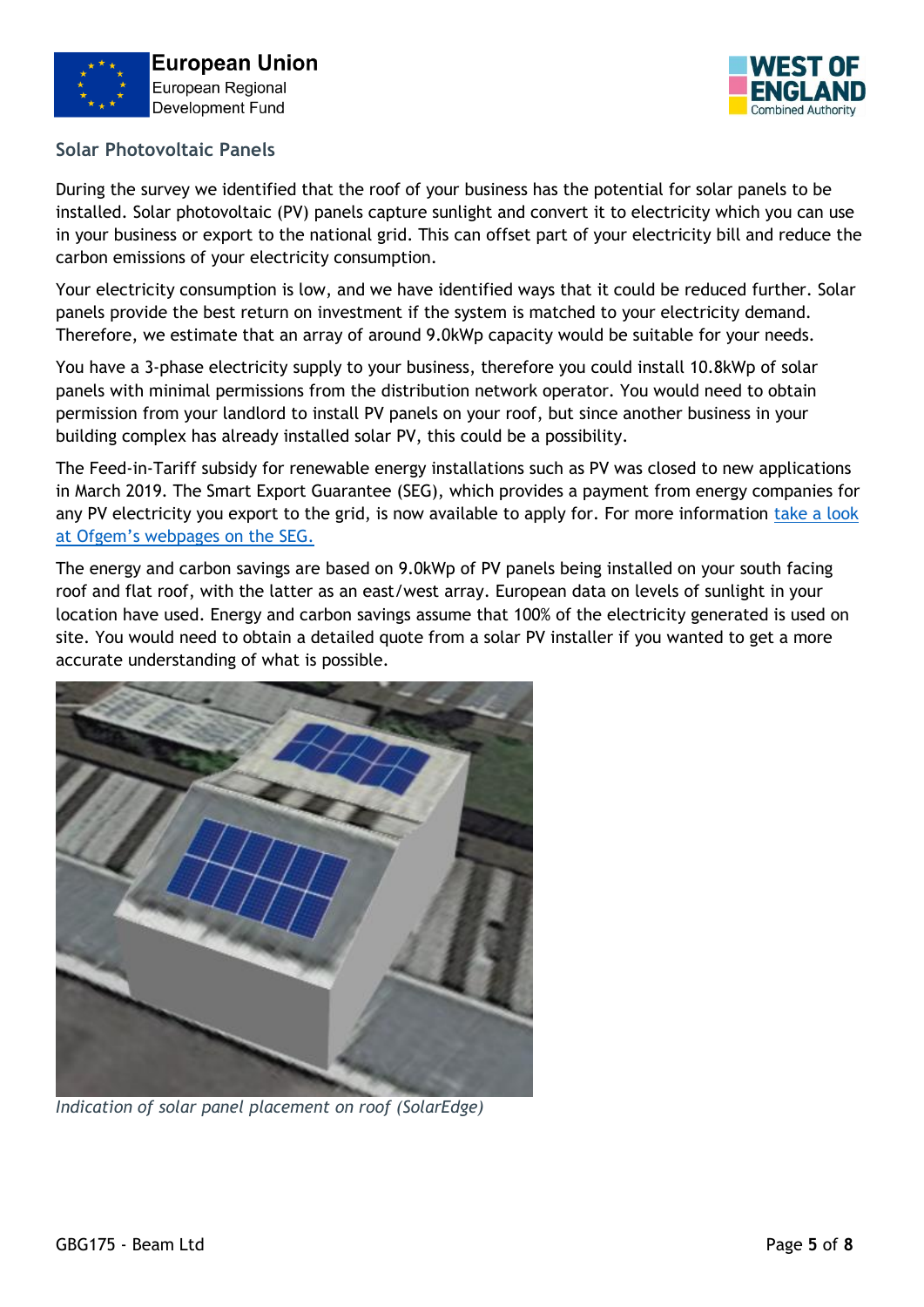



#### **Air to Air Heat Pump**

Your building is currently heated by electric storage heaters and electric oil filled heaters, which are expensive to run. You could install a system that provides both heating and cooling, known as an air-toair heat pump.

An air-to-air heat pump is an air conditioning system that is able to operate in reverse to provide both heating and cooling to a space. They produce heat by extracting heat energy from the air outside and compressing it to a usable temperature. Heating and cooling are provided from fan-coil units that could be mounted on the wall, while the outdoor unit could be mounted on the ground or an external wall. An air-conditioning installer would be able to advise you on what is possible in your building and quote for the works.

Their efficiency varies throughout the year depending on the weather, however they can achieve heating efficiencies of up to 400% (1 unit of electricity produces 4 units of heat) because they are using freely available renewable heat energy from outside. Conversely, electric heaters provide heat at a maximum 100% efficiency.

You told us that you sometimes experience overheating in your premises. While air conditioning could reduce this on its own, you could end up using more electricity as a result. We recommend you consider increasing your roof insulation and maximising crossflow ventilation first, before relying on air conditioning and additional energy use to maintain a comfortable temperature.

The energy and carbon savings calculated are based on replacing your electric heaters with an air-to-air heat pump at an average 300% efficiency, taking into account the additional use of electricity for cooling in the summer. If you install solar panels as well, your system could be partially powered by solar electricity, reducing your energy costs and carbon emissions further.

#### **LED Lighting**

The lighting in your business is made up of T8 fluorescent tubes.

Equivalent LED fittings are available that are likely to reduce your lighting energy consumption by around 60%. Furthermore, your maintenance and replacement costs are reduced as LED lights tend to last around 50,000 hours, compared to 15,000 hours for fluorescent.

The energy and carbon savings calculated are based on replacing 36 fluorescent tubes with equivalent LED fittings. You would need to arrange a survey with a lighting contractor to obtain a detailed quote for LED lighting appropriate to your business' needs.

For more information, take a look at the Energy Saving Trust's guide on lighting: [The Right Light.](https://www.energysavingtrust.org.uk/sites/default/files/reports/EST%20Lighting%20Guide%20-%20the%20Right%20Light.pdf)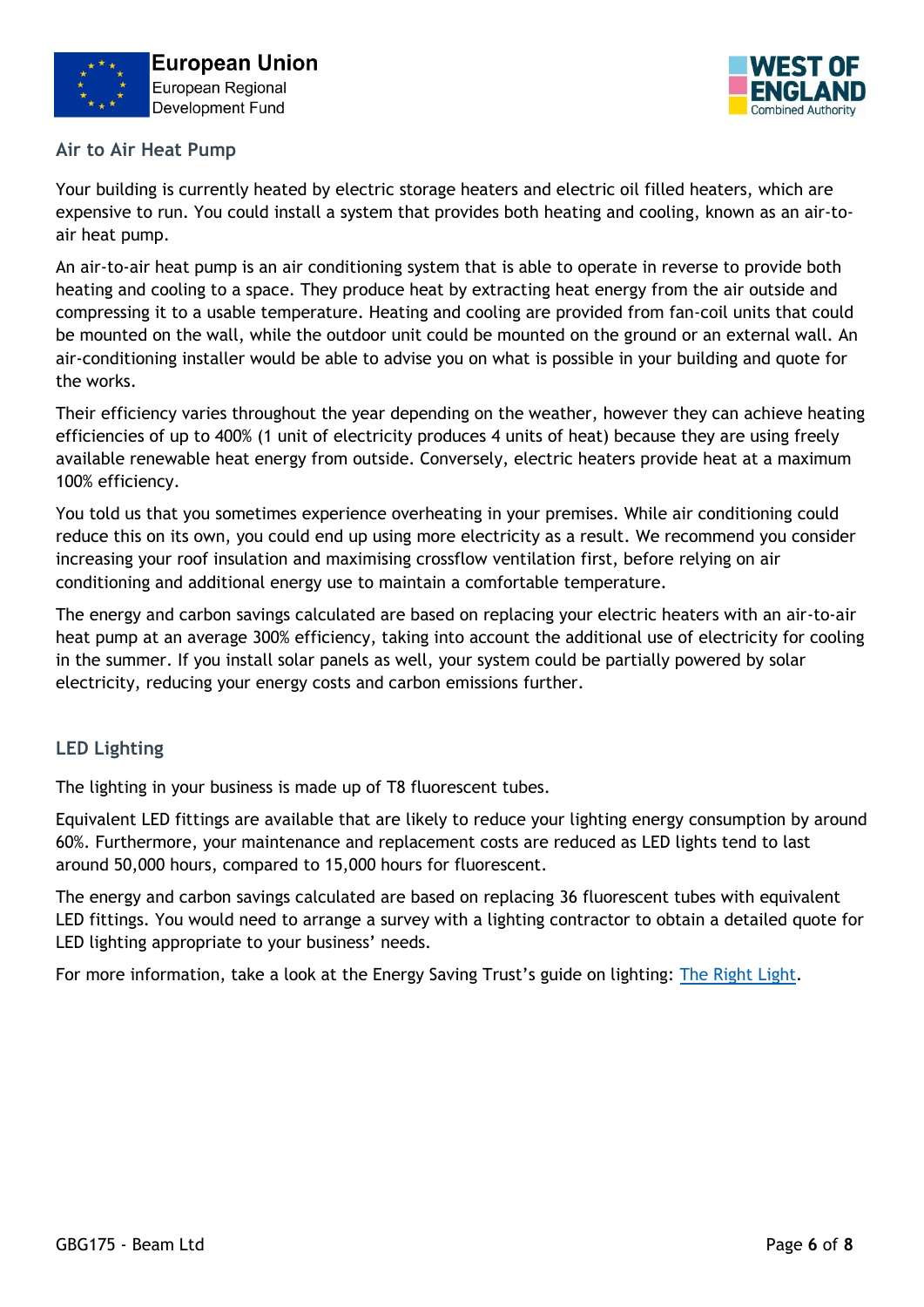



### **Ceiling Insulation**

Your roof is metal with a moderate amount of insulation (75mm rockwool). You could improve the heat retention of your premises by installing insulation on top of your false ceiling. This could either be laid on top of the existing ceiling tiles or be incorporated into new insulated ceiling tiles if the existing ones are in poor condition. Roof insulation not only helps to keep heat in when it is cold outside, but also helps to keep heat out during the summer.

Loft and roof insulation can often be bought in rolls and laid between joists or false ceiling wires by an insulation installer at relatively low cost. It is recommended to have at least 300mm of loft insulation in place to minimise heat loss, though an installer would be able to advise what is possible in your premises.

The energy and carbon savings calculated are based on adding 300mm insulation above the false ceiling with a 70% reduction in heat loss.

### **Double Glazing**

Your premises has two single glazed windows which are likely to be losing heat and increasing electricity consumption. Replacing the windows with double glazing could reduce their heat loss by around 60%.

The energy and carbon savings calculated are based on replacing  $6m<sup>2</sup>$  of single glazed windows with double glazing, with a 60% reduction in heat loss.